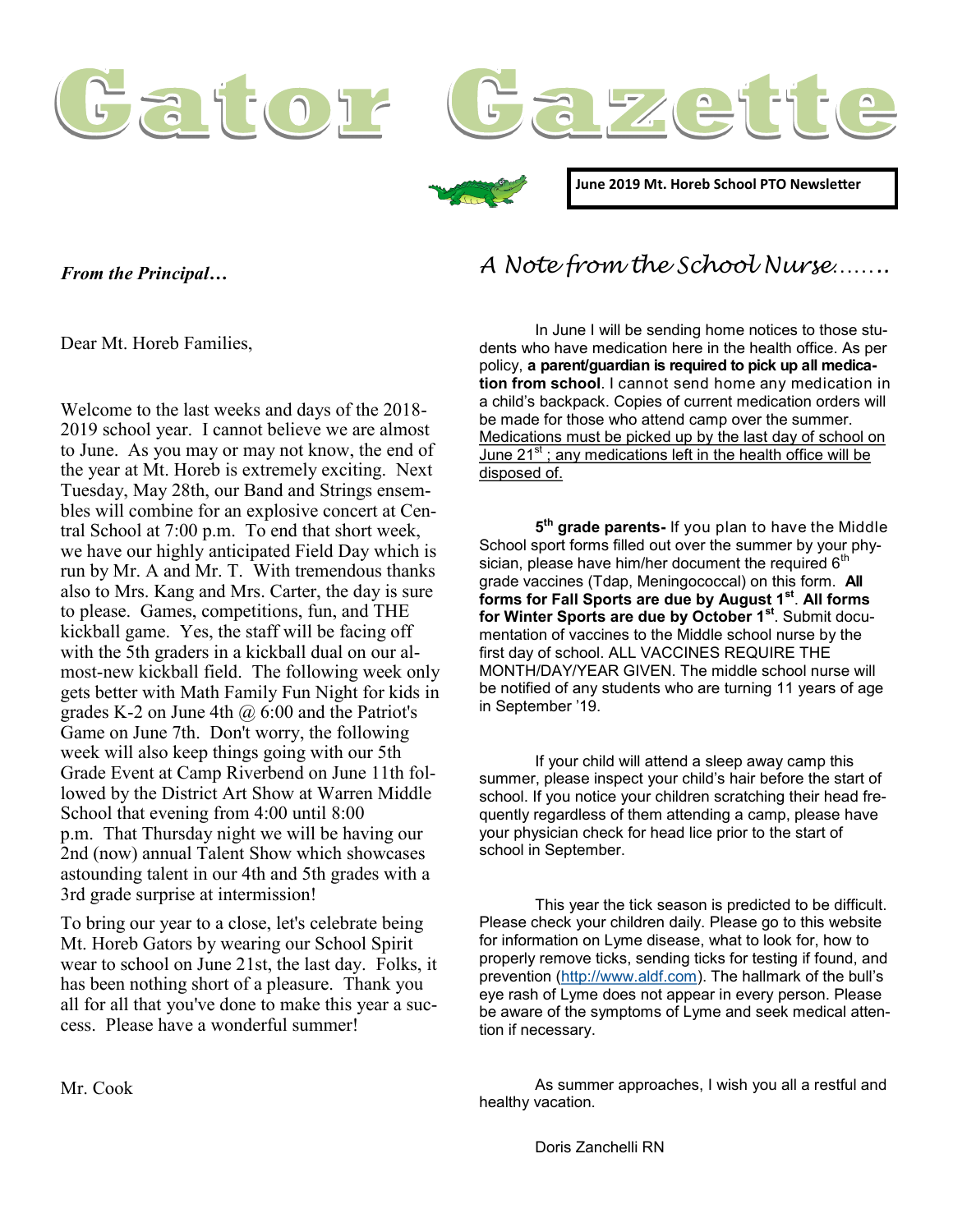## **SUPERINTENDENT'S CORNER**

As the school year nears its conclusion, I want to remind parents of a few items.

First, the last day of school is Friday, June 21, 2019. The last two days (Thursday, June 20 and Friday, June 21) are half days for students.

The district's popular Summer Fun program continues to accept registrations at [www.warrentboe.org/](http://www.warrentboe.org/schools/summerfun/) [schools/summerfun/.](http://www.warrentboe.org/schools/summerfun/) Students attending kindergarten through eighth grade have opportunities for enrichment activities and early care/extended day/after care services. These programs are available to Warren residents and out-of-district students for a fee. The registration deadline is June 3.

Now is also the time to register for our regular school year before/after-care program through Alpha-BEST. Details can be found at [www.alphabest.org/warrennj/.](http://www.alphabest.org/warrennj/)

Schools reopen for students on Tuesday, September 3. Have a wonderful summer!

Matthew A. Mingle, Ed.D.

**School Boxes:** Back to school shopping for next year right now...Are you kidding me? Let me remind you of the chaos that comes with last minute back to school shopping in the summer. Why not shop on-line with 1st Day School Supplies versus in-line at Wal-Mart, Target or Staples. In just a few clicks, you will get the exact supplies your teacher requested without the hassle and aggravation that comes with shopping last minute at big box retailers. *Orders are due June 15th!*

**Link to School Box Ordering: https://www.1stdayschoolsupplies.com/kits.php?sid=67199**

**Staff Appreciation Week:** Thank you to all the volunteers who helped make this a HUGE success.

## **MNO**

Thank you to Cindy Lee and Chele Rosen for organizing MNO at Stumpy's! Everyone had a great time!

**Community Service:** As part of their Community Service Project, Girls on the Run of Mt. Horeb teamed up with Gators Give Back. Together they collected over 140 pairs of new and gently used shoes to donate to Soles4Souls. This organization (Soles4Souls.org) distributes millions of pairs of shoes each year to provide short term relief and long-term solutions to poverty around the world. A big thanks to Ms. Andrews and her team for helping us in the collection process!

Congratulations GOTR on making an impact in our community!

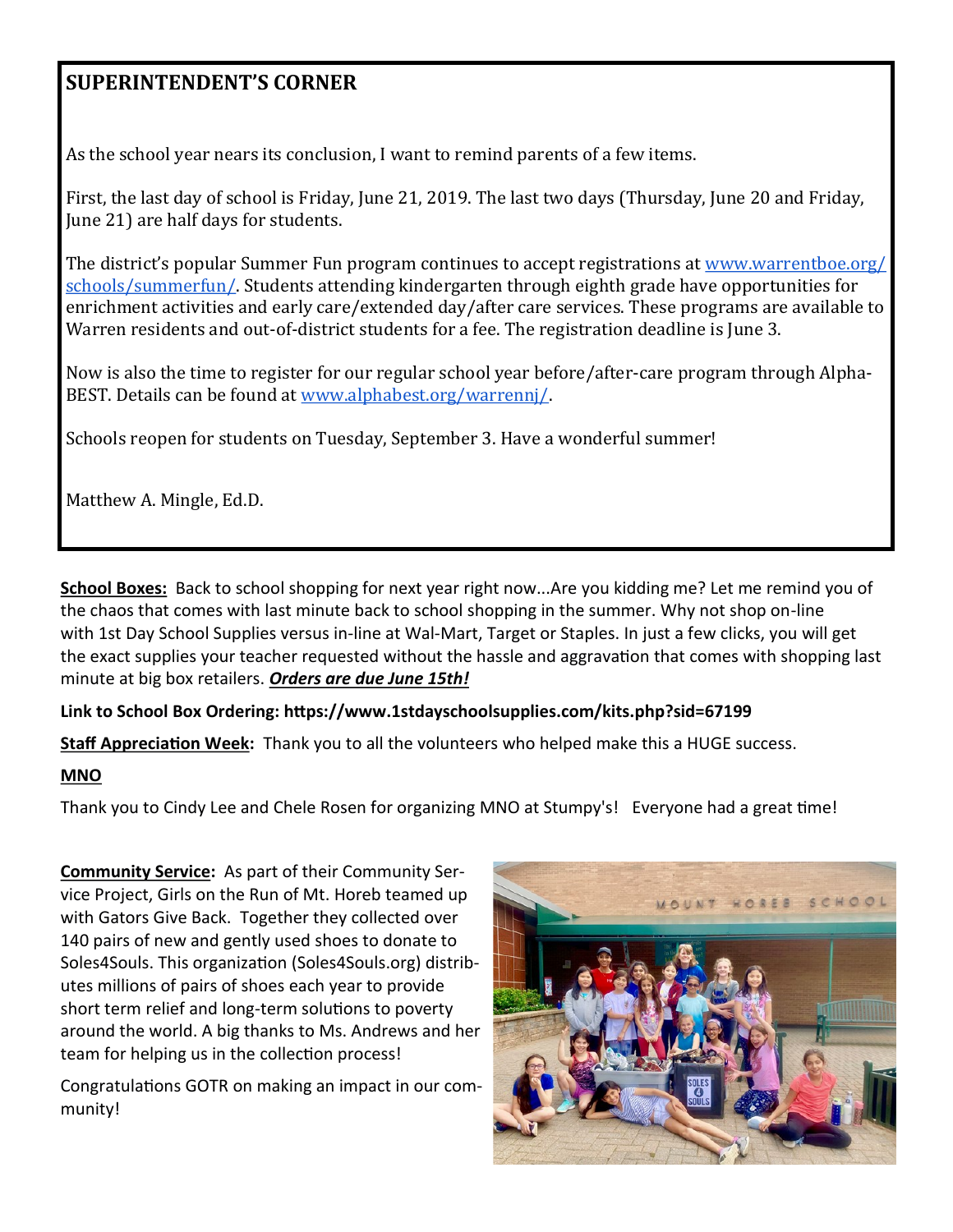**Staff Appreciation Week:** Thank you to all the volunteers who helped make this a HUGE success.

Also, the Mt. Horeb PTO would like to recognize the following businesses for their generous contributions to our Staff Appreciation Week:

> **Acme Gift Card Bagels 4 U Coffee Basket donated by the Velazquez Family Costco Gift Card Country Squire Gift Card Edgewood Pharmacy ~ Beach tote and clutch Gabrielle's Fountain Gift Certificate Hillary's Boutique Gift Certificate Jersey Mike's Jules' Closet Gift Certificate King's Gift Card La Strada Gift Card Lily Pulitzer Wine Gift Basket ~donated by the Kay Family Facial at Ohana Spa donated by the Kang Family 60 Minute Massage at Ohana Spa donated by the Kang Family Olivia Nails Gift Certificate Orangetheory Fitness Bedminster 2 Classes and Swag Orangetheory Fitness New Providence 3 Classes and Swag Patriot's ~ 4 Upper Box Tickets PEP Club: 6 Open Gym Passes & 2 Cooking Classes Pita Grille Gift Cards Ruelala Gift Basket Beach Basket donated by the Kay Family Signature Facial and Microdermabrasion donated by Dr. Priti Patel Seasons 52 Gift Card \$100 donated by the Kay Family ShopRite Gift Card Smoothie King Gift Cards Spirits of the Valley ~ A Bottle of Red, A Bottle of White Sweet Gifts by Star ~ 5 Jars of Kisses Tooth Whitening Kit donated Dr. Dev Patwa, DDS Tru Salon Gift Card Village Nails Gift Certificate Yoga Session donated by Deepti Gupta Warren Nails Gift Cards Warrenville Hardware Gift Card Wine Central Gift Card**

*Over 30 raffle items valued at over \$2,000 generously donated by local merchants and parents. Please take a moment to thank them and/or patronize their business. We couldn't have been done it without them.*